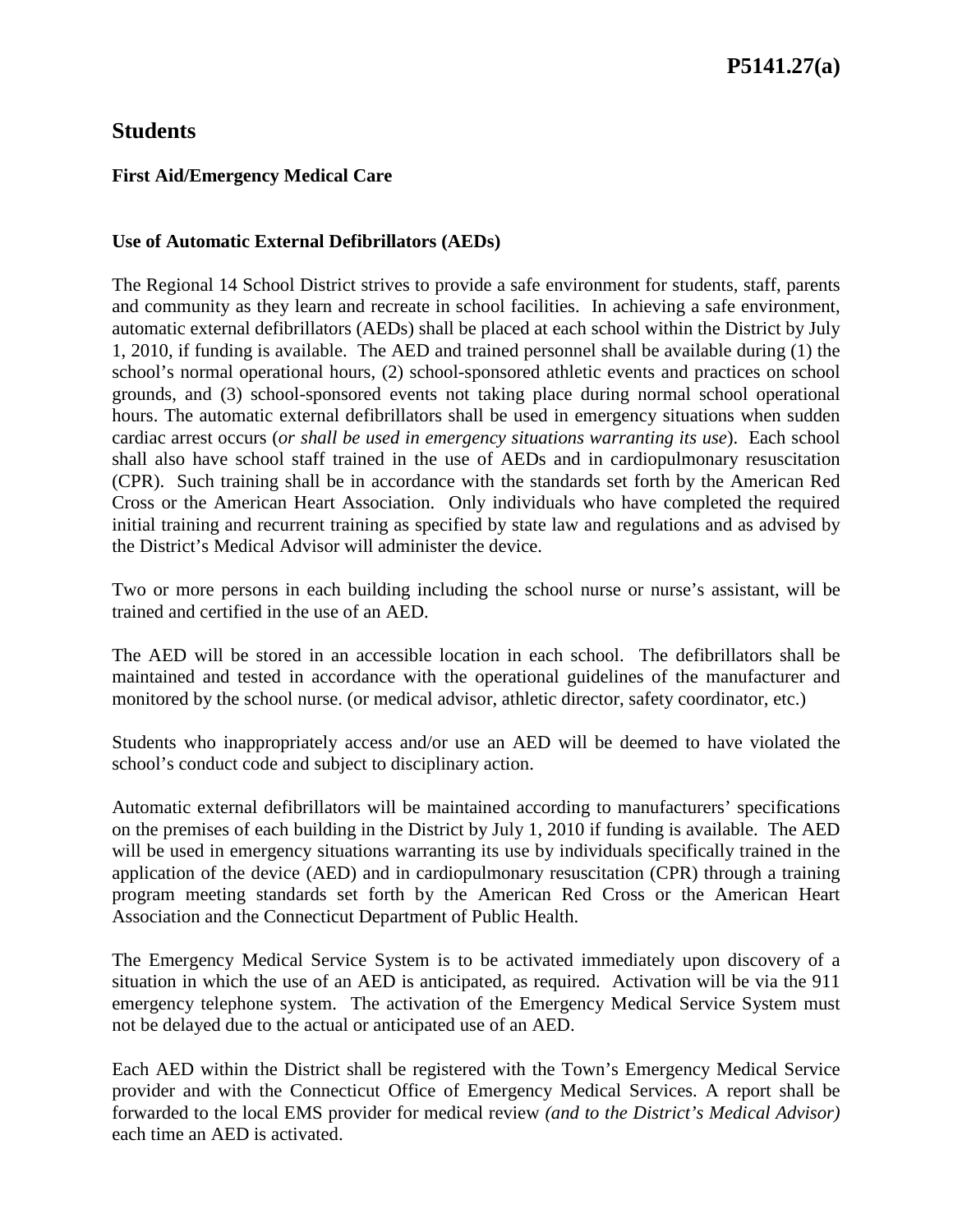## **Students**

#### **First Aid/Emergency Medical Care**

#### **Use of Automatic External Defibrillators (AEDs)** (continued)

The [Medical Advisor, Principal, Superintendent, etc.] may specify that an authorized user may bring an AED to other areas of a school or its grounds for the purpose of standing by at specific events or activities. A communication mechanism will be established for the purpose of notifying trained authorized users within each building of the relocation of an AED from its usual place of storage.

A regulation will delineate the procedures to be followed when using an AED. The procedure constitutes a physician's order and is to be written by the District's Medical Advisor.

Teachers and other school personnel, who have fulfilled the training requirements of this policy, providing emergency first aid involving the use of an AED shall be immune from liability if they meet the statutory requirements for immunity, which include a course in first aid that includes CPR and training in the use of AEDs provided in accordance with the standards of the American Red Cross or the American Heart Association.

The Board recognizes that in accordance with applicable legislation, it does not have to comply with these provisions if state, federal, or private funding is not available to it for AED purchasing and for school personnel training.

The Board recognizes that it may, in lieu of purchasing an AED, accept an AED donation provided the donated AED meets the U.S. Food and Drug Administration standards and the device is in compliance with the manufacturer's maintenance schedule. The Board may also accept gifts, grants, and donations, including in-kind donations, designated for an AED purchase and the costs of (1) inspecting and maintaining the device and (2) training staff in its use.

#### **Emergency Action Response Plans**

Not later than July 1, 2010, each school shall develop an emergency action response plan addressing the appropriate use of school personnel to respond to incidents involving an individual experiencing sudden cardiac arrest or a similar life-threatening emergency while on school grounds. Also by July 1, 2010, each school with an athletic department or organized athletic program shall develop an emergency action response plan addressing appropriate school personnel response to the same circumstances while attending or participating in an athletic event or practice on school grounds.